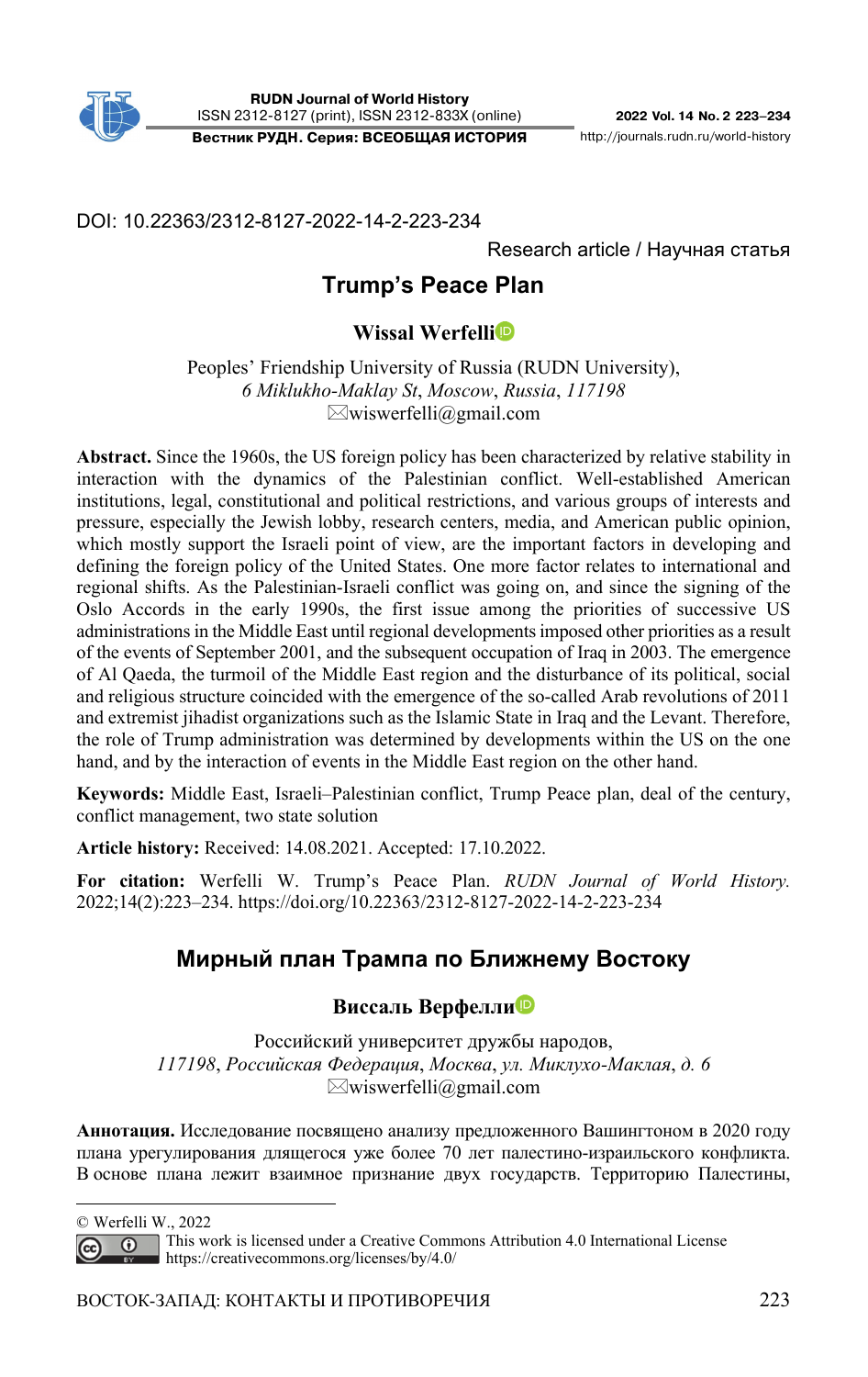состоящую из сектора Газа и Западного берега реки Иордан, предлагается неразрывно связать транспортным сообщением и таким образом, по словам Трампа, территория арабского государства должна увеличиться вдвое. В то же время США намерены признать законными еврейские поселения на оккупированных палестинских землях на Западном берегу реки Иордан, то есть таким образом признать за Израилем земли, захваченные им после 1967 года. Автор рассматривает позиции конфликтующих сторон, их реакцию на документ, мнение мирового сообщества о «сделке века», а также перспективы урегулирования конфликта.

**Ключевые слова:** Ближний Восток, палестино-израильский конфликт, мирный план Трампа, урегулирование конфликтов

**История статьи:** Поступила в редакцию: 14.08.2021. Принята к публикации: 17.10.2022.

**Для цитирования:** *Werfelli W.* Trump's Peace Plan // Вестник Российского университета дружбы народов. Серия: Всеобщая история. 2022. Т. 14. № 2. С. 223–234. https://doi.org/10.22363/2312-8127-2022-14-2-223-234

### **Introduction**

During the early 2000s, the Israeli-Palestinian conflict witnessed a state of stagnation and a failure of diplomatic initiatives. Seventy years after the conflict began, the progress toward a two-state solution, by most measures, is more challenging. Political trends on all fronts have weakened the ranks of advocates of peace, talks falter, and historical models about negotiations and final status issues are brought into question.

The 1967 Middle East War, gave rise to a new profile of mediation efforts, given the risk of direct superpowers' involvement within the conflict [2]. A quite number of mediation initiatives were taken by the USA in order to settle the Israeli-Palestinian conflict.

More than twenty-five years of diplomacy have failed to curb this negative and volatile situation – including the Oslo Accords, the Camp David summit, the Clinton Parameters, the Taba summit, the Arab Peace Initiative, the Middle East Road Map, Abbas and Olmert's talks in the context of the Annapolis process, Kerry's efforts to achieve peace and others. A brief description of specified agreements is provided below.

1) Camp David Agreement 1978.

It's an agreement between Israel and Egypt signed on 17 September 1978 after 17 days of talks brokered by which gathered Israel's Menachem Begin and Egypt's Anwar Sadat in Camp David. The talks resulted in an accord, "The Framework for peace in the Middle East", summarized in three main parts:

− A process for Palestinian self-government in the West Bank and Gaza.

− A framework for the conclusion of a peace treaty between Egypt and Israel.

− A similar framework for the peace treaties between Israel and its neighbors [3].

2) Oslo Accord: Day of awe [4].

For nearly thirty years, Palestinian-Israeli peace diplomacy has been based on the Oslo Accords. As a result of secret meetings held in Oslo in 1993 after a series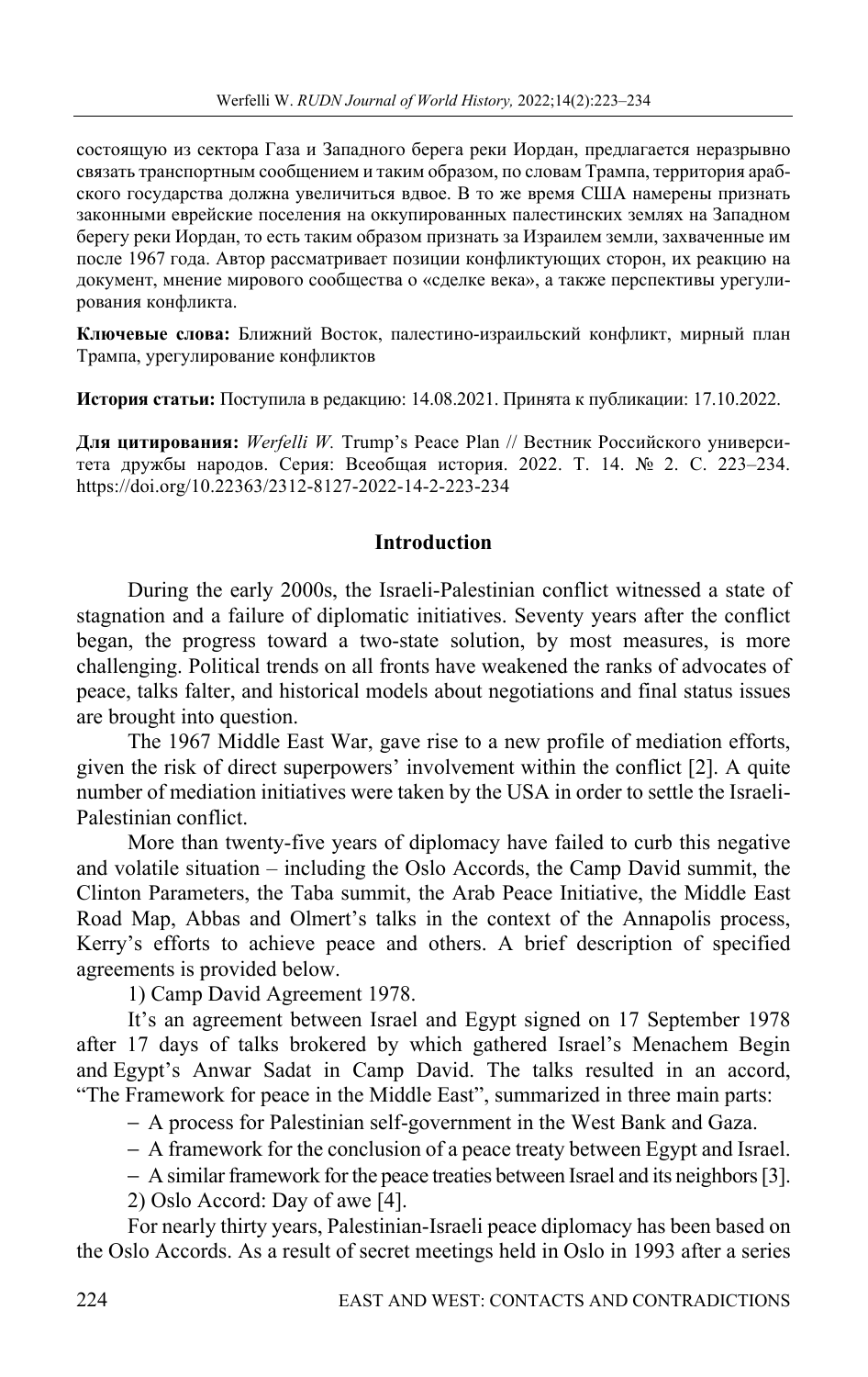of independent negotiations between Israeli prime minister Yitzhak Rabin and PLO chairman Yasser Arafat, initiated by the United States, presided by the President Clinton and sponsored by the Norwegian government, the Oslo Declaration (DOP) was announced on September 1993 as a political settlement for the Israel-Palestine conflict [5. P. 115]. Upon signing the Oslo Accords, Israel recognized the Palestine Liberation Organization for the first time, and the organization recognized Israel.

The Oslo Accords or the Declaration of Principles were not a peace treaty, but rather a means of establishing interim governing arrangements, and a framework to facilitate subsequent negotiations to reach a final treaty at the end of 1999. The Oslo Accords were to last for only five years. However, two decades later, little progress was made [6].

Oslo negotiations resulted in a second agreement signed in 1995. This agreement stipulated the division of the occupied West Bank into three noncontiguous areas. The Oslo Accords left numerous key issues unresolved pending the completion of permanent status negotiations, including, among other items, borders, security, refugees and Jerusalem. Those agreements did not create an effective path for neutralizing the kinds of crises that emerged during the implementation of Oslo, including waves of terror and violence. Many intelligent and dedicated people have devoted lifetimes in search of the "ultimate deal", but what is required, a comprehensive agreement has been elusive, and waves of terror and violence have set back the process significantly. Only a comprehensive agreement, coupled with a strong economic plan for the Palestinians and others, has the capacity to bring lasting peace to the parties [7].

3) Camp David Summit (2000).

The Camp David summit took place from July 11–14, 2000 at the presidential retreat in Camp David, which ended without reaching a final agreement. The Camp David proposals were inconvenient for the Palestinians, they were viewed as inadequate as it was silent on the question of refugees, the land exchange was unbalanced, as well as the question of the Arab East Jerusalem [8].

4) Taba negotiations, 2001.

US President Bill Clinton led attempts to revive the deadlock between the Palestinians and Israel through negotiations held in the Egyptian Taba region which failed.

5) Road Map, 2003.

A peace plan was prepared by the Quartet that includes the United States, Russia, the European Union and the United Nations. This plan did not carry details regarding a final settlement of the Israeli-Palestinian conflict, as much as it searched for ways to reach a solution, but it also failed and did not last for more than a year.

6) Annapolis conference, 2007.

In his second term, US President Bush held a conference at the naval base in Annapolis, Maryland, to resume the peace process between the Palestinians and Israel. Israeli Prime Minister Ehud Olmert and Palestinian Authority President Mahmoud Abbas participated in the talks, along with officials from the Quartet and representatives of several Arab countries, including Saudi Arabia and Syria. Regular meetings were held between Olmert and Abbas. At the time, there was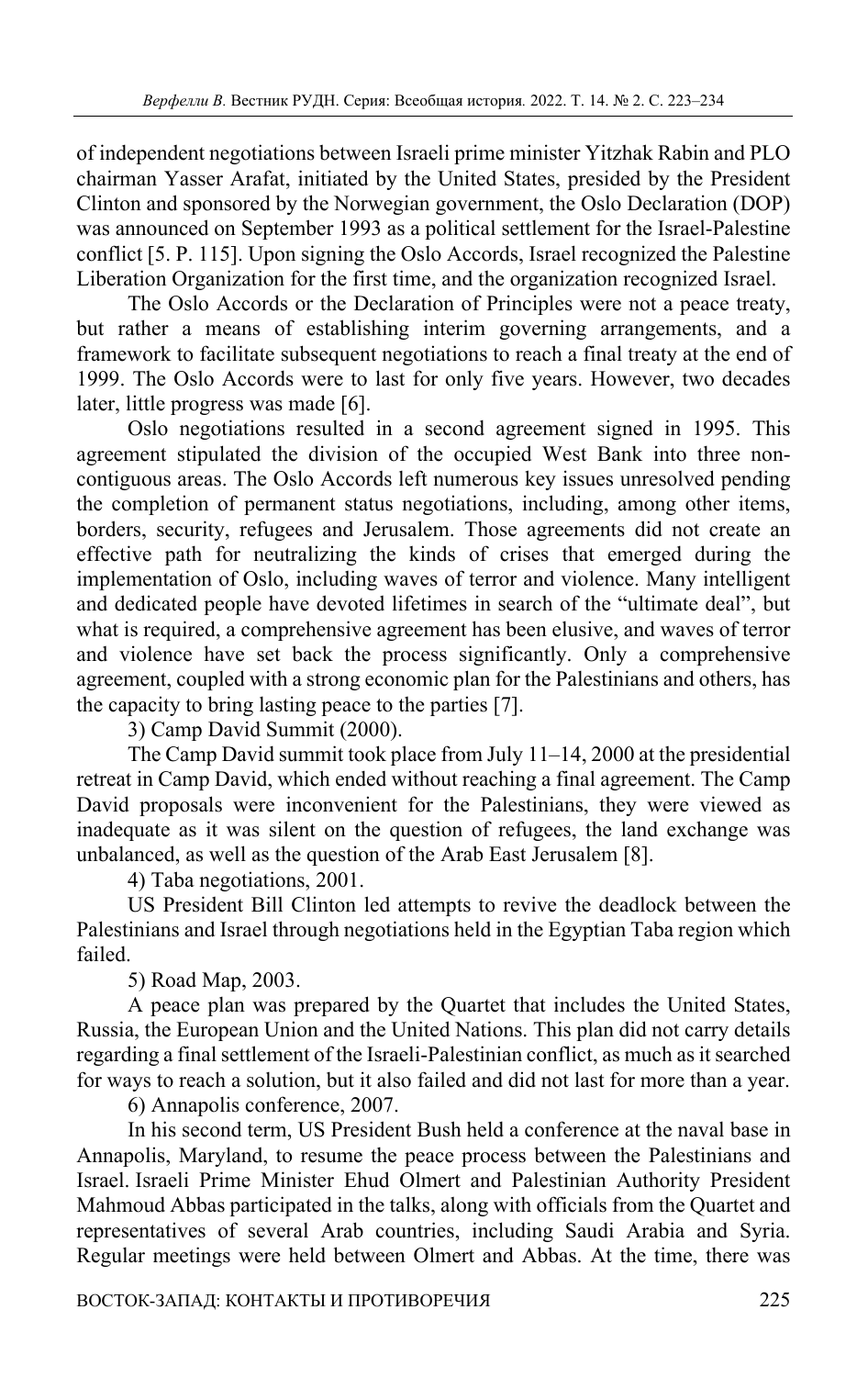news that it had made progress on border issues but had failed after the start of the Israeli war on Gaza in late 2008 [9].

7) Barack Obama's peace settlement.

Barack Obama was unable to reach a solution during his eight years in office, although on September 2, 2010, he launched direct talks in the White House that brought President Mahmoud Abbas together with the Israeli Prime Minister, Benjamin Netanyahu, but the end of the partial settlement freeze on September 26 led to the collapse of the negotiations [10].

Then one hundred years after the Balfour Declaration was issued, Trump fulfilled his campaign promise in 2016 to move the American embassy to Jerusalem and recognize it as the eternal capital of Israel. At the end of January 2020, US President Donald Trump, and with Palestinians absence, unveiled his peace plan for the Palestinian-Israel conflict "Peace to prosperity" [11] known as well as "Deal of the Century". He was hardly the primary US president to tackle this monumental challenge. He insisted that his "win-win" proposal was quietly different, and it would benefit both Israelis and Palestinians. Trump said: "The vision gives the Palestinians the time needed to rise up and meet the challenges of statehood…"

What is the two-state vision based on?

The vision of the two-state solution, that is Israel and Palestinians coexist in peace, is based on the establishment of a Palestinian state within the borders drawn in the aftermath of the 1967 Arab-Israeli war, which includes the West Bank, Gaza Strip and East Jerusalem. The "Deal of the Century" announced by US President Donald Trump brought back to mind the controversial speech made by the late Tunisian leader, Habib Bourguiba in 1965 in the Palestinian city of Jericho, in which he called on the Palestinians to accept the two-state solution proposed by the United Nations [12].

In 1988, the Palestinian leader Yasser Arafat issued the Declaration of Independence in which he spoke for the first time of "two states for two peoples", thus recognizing the State of Israel and its sovereignty over 78% of historic Palestine.

Trump plan opened up the opportunity for Israel to annex the Palestinian territories in the West Bank and extended its sovereignty to the Jordan Valley, as well as recognizing Jerusalem as its one and indivisible capital. With regard to Palestine, the "deal of the century" provides for the creation of a demilitarized state, devoid of control over borders and airspace [13].

## **Elements of the Deal**

The 181-pages Trump's plan dealt with various issues in the Palestinian-Israeli conflict that have impeded peacemaking for decades: from the borders, sovereignty, refugees, security, Jerusalem, and up to the shape of the Palestinian economy [14].

The core of a realistic two-state solution would address the following tenets:

− "Peace for Prosperity" calls for setting a four-years' time frame for the establishment of a Palestinian State provided an explicit rejection of terrorism.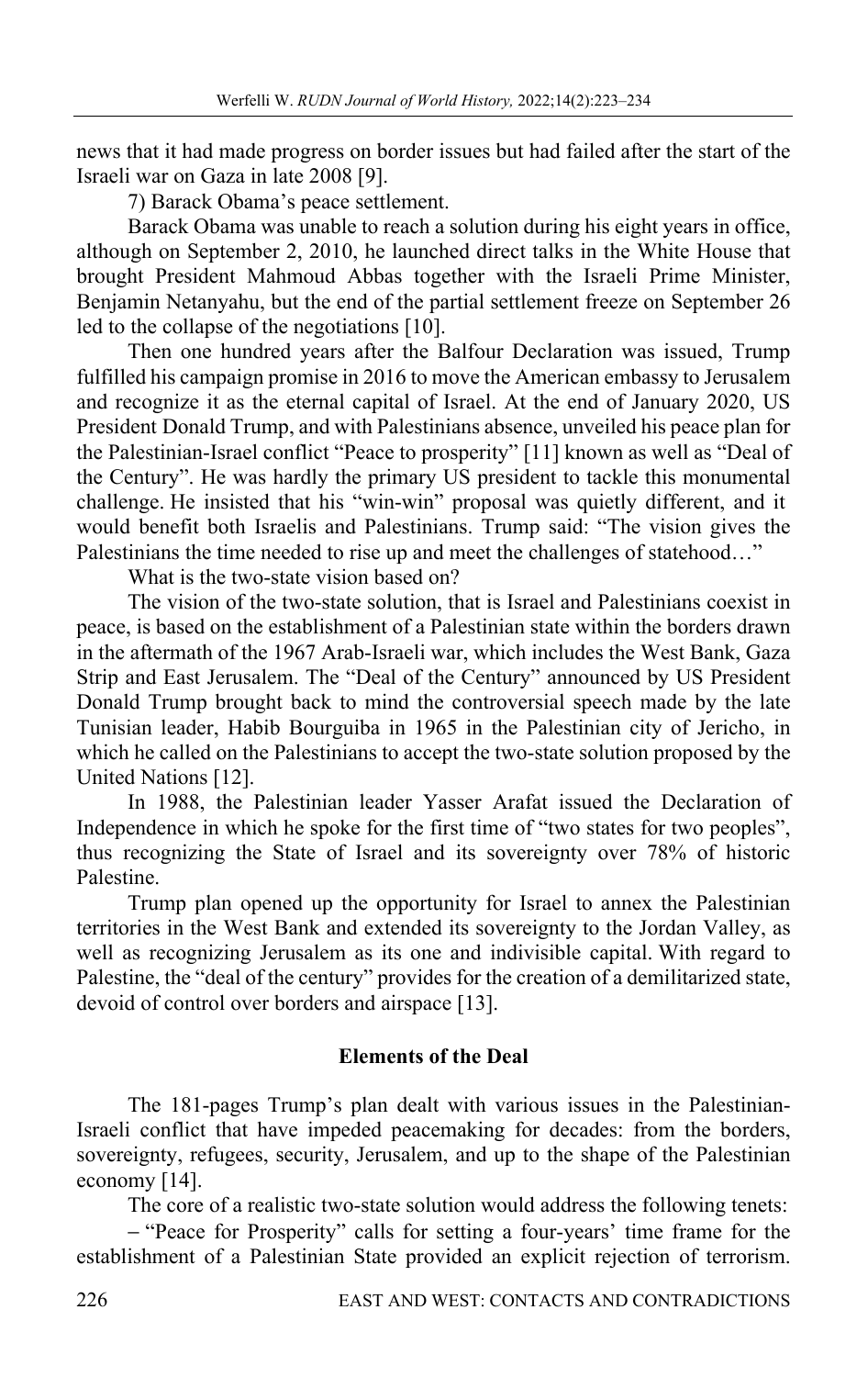It stipulated giving the Palestinians a demilitarized state without borders after the fulfillment of several conditions, including: not evacuating any settler, disarming Hamas and Gaza , recognizing the Jewish state, abolishing the right of return, working against terrorism, recognition of the eastern borders as Israeli while the Jerusalem will remain the united capital of Israel and must be accessible to all due to its religious aspects.

− The Palestinian state will include sections of land in the West Bank and the Gaza Strip on the Mediterranean coast, and two extended strips of land in the Negev desert in southern Israel.

− Israel will retain "overall responsibility for the security of the Palestinian state", including the international border crossings of the State of Palestine. The division and planning of the border areas between Israel and Palestine "will be subject to the overall security responsibility of the State of Israel". The Palestinian state will not be allowed to form an army or conclude security or intelligence agreements with any state or organization that could negatively affect the security of Israel.

− Israel will retain the right to "enter" the state of Palestine to ensure that it "remains demilitarized and does not represent a threat".

− Israel will retain control over "the airspace and the electromagnetic spectrum west of the Jordan River".

− It foresees recognition Israel's sovereignty over the Jordan Valley, which represents 30% of the occupied West Bank, and will become therefore part of Israel's Eastern Border.

− On the issue of Palestinian refugees, Trump's vision focuses on ending the right of return and depriving Palestinians of any financial compensation and resettling them in the Arab countries in which they reside. That is with the signing of the Israeli-Palestinian Peace Agreement, the Palestinian refugee status will end as an international legal capacity, and that the United Nations Relief and Works Agency for Palestinian Refugees in the Near East (UNRWA) will be dissolved. The economic part of the plan will work to replace and dismantle refugee camps in the Palestinian state to build new residential areas [15].

According to the provisions of international law, the entire US peace plan is an illegal document, as it is based on the principle of force, a de facto policy, noncompliance with international legitimacy decisions, and contains serious violations of the provisions of international humanitarian law, international human rights law, international criminal law, and law Customary International.

The plan, in its political and economic aspects, is 181 pages, and includes 22 sections covering a wide range of issues, such as: the legitimate aspirations of the two parties, the concept of a two-state solution, the status of Jerusalem, sovereignty, borders, security, refugees, detainees, crossings, the Gaza Strip, and exchange Commercial. As for the economic aspect, it refers to its endeavor to secure international investments worth more than 50 billion dollars over ten years, as part of an approach to achieving regional economic integration. The plan has four notable elements. First, it argues that there can be peace only if the Palestinians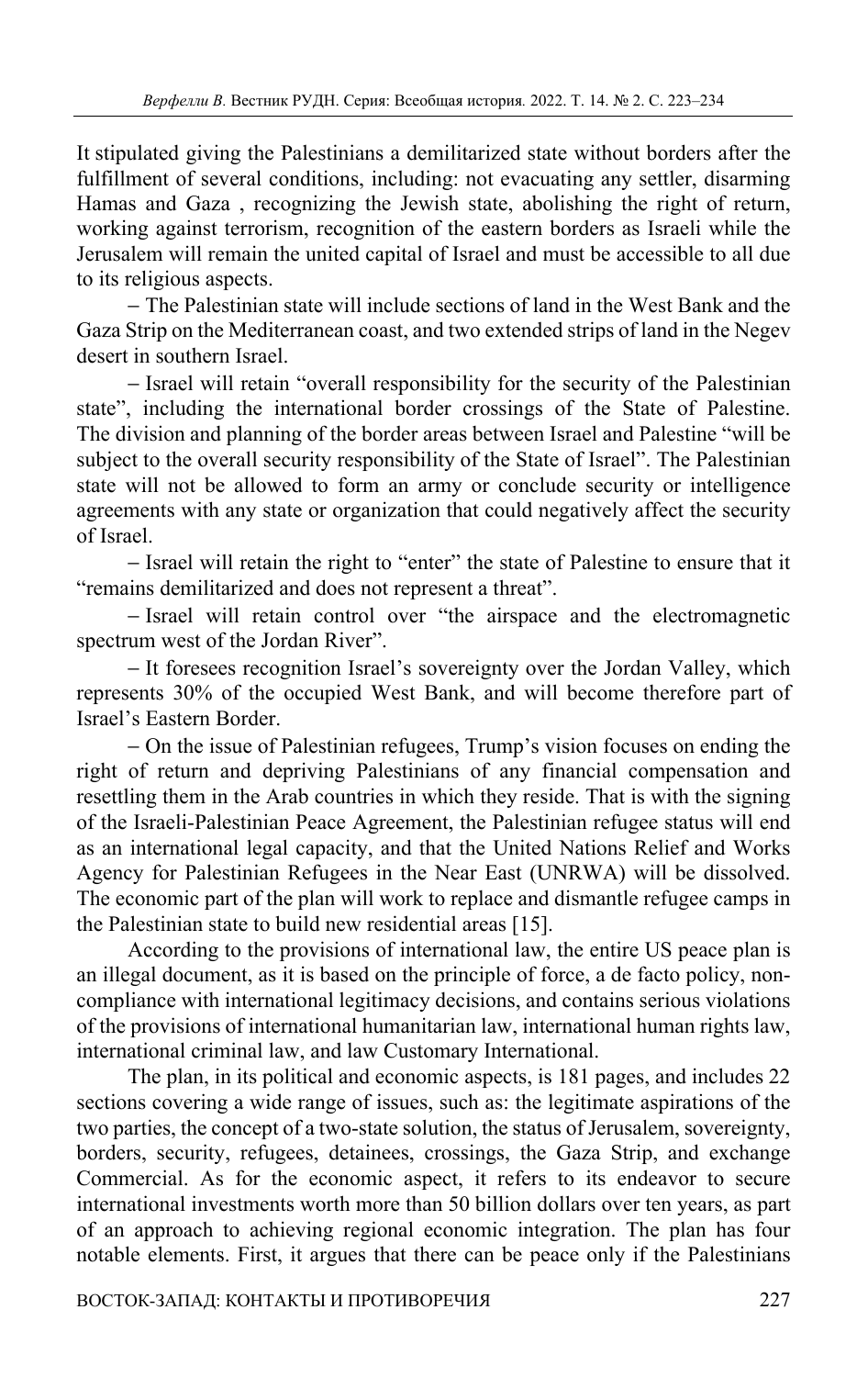reform their political institutions under new leaders willing to end the conflict and accept Israel as permanent. The second notable element, original to this administration, is a warning: if the Palestinian side continues to support terrorism and reject peace, its cause will suffer. For decades, Palestinian leaders, while refusing peace offers seen as reasonable by top US officials, demanded that the status quo in the territories be frozen pending a peace deal. Democratic and Republican administrations backed that demand. But no longer. The Palestinians are now being told that, if they continue to be unreasonable, the United States will not block Israel from advancing its own claims to areas that, in the administration's view, realistic peace talks would leave to Israel.

Those areas, according to the peace plan's Conceptual Map, include not just the major settlement blocs, but also the Jordan Valley. Publication of that map is the peace plan's third notable element. No prior administration ever defined the territory that Israel could have US support to hold permanently, with or without a peace agreement. The fourth notable element is the plan's idea that Israel can dramatically improve its relations with Arab states before a peace agreement with the Palestinians. The plan envisions advancing US interests on Iran, oil and other issues through expansion of Israel's ties to Arab states and, in turn, using Israel's increasing integration into the region to help resolve the conflict [16].

Netanyahu made clear in the White House what this meant: "On this day," he said, addressing Trump, "you became the first world leader to recognize Israel's sovereignty … in areas of Judea and Samaria" – the biblical terms for the West Bank commonly invoked in Israel – "that are vital to our security and central to our heritage." The American vision offers the Palestinians far less than previous US plans or Israeli proposals. Palestinians angrily rejected Trump's plan. "After the nonsense that we heard today we say a thousand no's to the 'deal of the century,' " said Palestinian Authority President Mahmoud Abbas referring to the plan as " the slap of the century". "We will not kneel and we will not surrender" [17].

### **International Reacts**

The deal of the century announced by US President Donald Trump sparked wide reactions, the most prominent of which ranged from complete rejection or reservation to what was stated on it, but there are those who consider it as an initiative that can be negotiated. The rejectionist position was based on the fact that the US administration's plan, titled "A Vision of Peace, Prosperity and a Brighter Future," ignored the basic demands of the Palestinian people, most prominently their right to establish their independent state on the borders of June 4, 1967, as called for by all legitimacy decisions. The relevant international community, in addition to the contents and other provisions contained in the deal, does not fulfill the basic conditions for resolving the conflict in a just and comprehensive manner, and is fully biased in favor of the Israeli side [18].

In unveiling his plan to settle the conflict between Israel and the Palestinians, President Trump declared, with confidence, that Arab countries would play a key role in its success [19].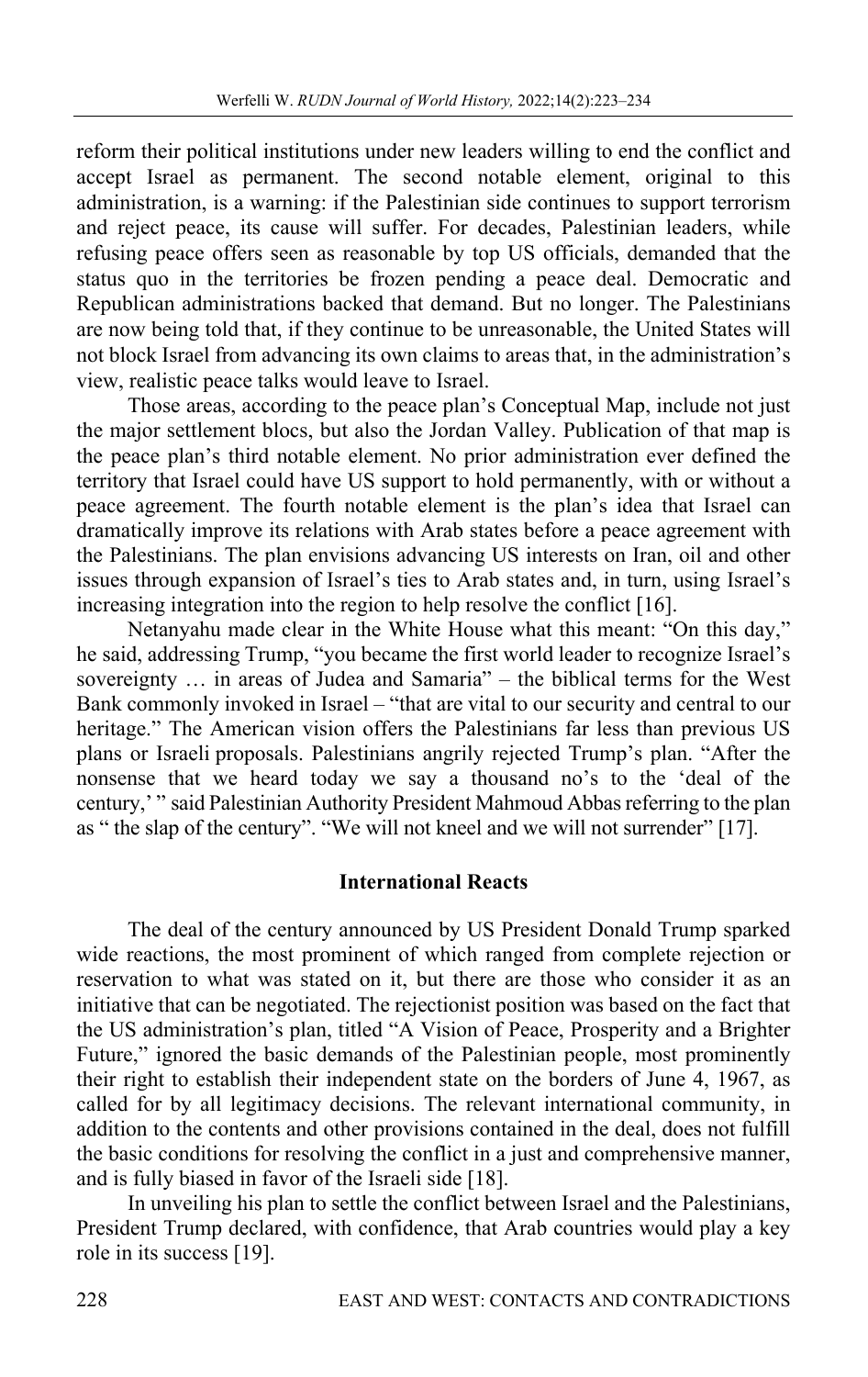In a brief statement issued, United Nations has rejected US President Donald Trump's 'deal of the century' and reiterated that the Israeli-Palestinian conflict should be solved based on UN resolutions and international law [20]. "The Secretary-General has seen the announcement of the United States' Middle East plan. The United Nations position on the two-state solution has been determined, over the years, through relevant Security Council and General Assembly resolutions. Committed by the General Secretariat".

The official UN spokesperson affirmed that the United Nations remains "committed to supporting the Palestinians and Israelis to resolve the conflict on the basis of United Nations resolutions, international law and bilateral agreements, and to achieve the vision of two states – Israel and Palestine – living side by side in peace and security within recognized borders, on the basis of the lines a year ago. 1967", However, what the US plan offers is "a one and half state solution" [21].

And following the emergency meeting of the League of Arab States held at the level of foreign ministers, the American Israeli Deal of the Century was rejected unanimously, as it does not meet the minimum rights and aspirations of the Palestinian people and contravenes the terms of reference of the peace process based on the law International and United Nations resolutions" [22].

Jordan and Egypt were the only two Arab countries at that time that had a peace agreement with Israel, and their reaction to the plan came as an attempt to announce rejection without publicly showing an angry protest. The Jordanian authorities affirmed that the establishment of a Palestinian state with East Jerusalem as its capital, according to the two-state solution and on the lines of June 4, 1967, is "the only way to peace". The Jordanian Foreign Ministry said in a statement that "the two-state solution that meets the legitimate rights of the brotherly Palestinian people, especially their right to freedom and the state on the lines of June 4, 1967, with East Jerusalem as its capital, to live in peace and security alongside Israel in accordance with approved references and international legitimacy decisions is the only way to achieve comprehensive and lasting peace" [23].

In a statement by its Foreign Ministry, Egypt as well called on Palestine and Israel to "carefully study" the US peace plan in the Middle East, after President Donald Trump revealed it: "Egypt calls on the parties concerned to carefully study the American vision to achieve peace, to stand on all its dimensions, and to open channels of dialogue to resume negotiations under American auspices, to present the vision of the Palestinian and Israeli parties towards it".

There was no coordinated response among states of the GCC. While Kuwaiti Parliament Speaker Marzouq Al-Ghanim threw a copy in the bin, emphasizing that it 'was born dead' and 'should be thrown in the dustbin of history' [24]]. UAE appreciated the plan and considered it as "an important starting point for returning to the negotiations table", stressing that it welcomed this "serious initiative" [25]. Saudi Arabia, a close ally of Washington, has praised the Middle East peace plan and declared its "appreciation for the Trump administration's efforts to draw up the plan" and encouraged "the start of peace negotiations between the Israeli and Palestinian sides" under American auspices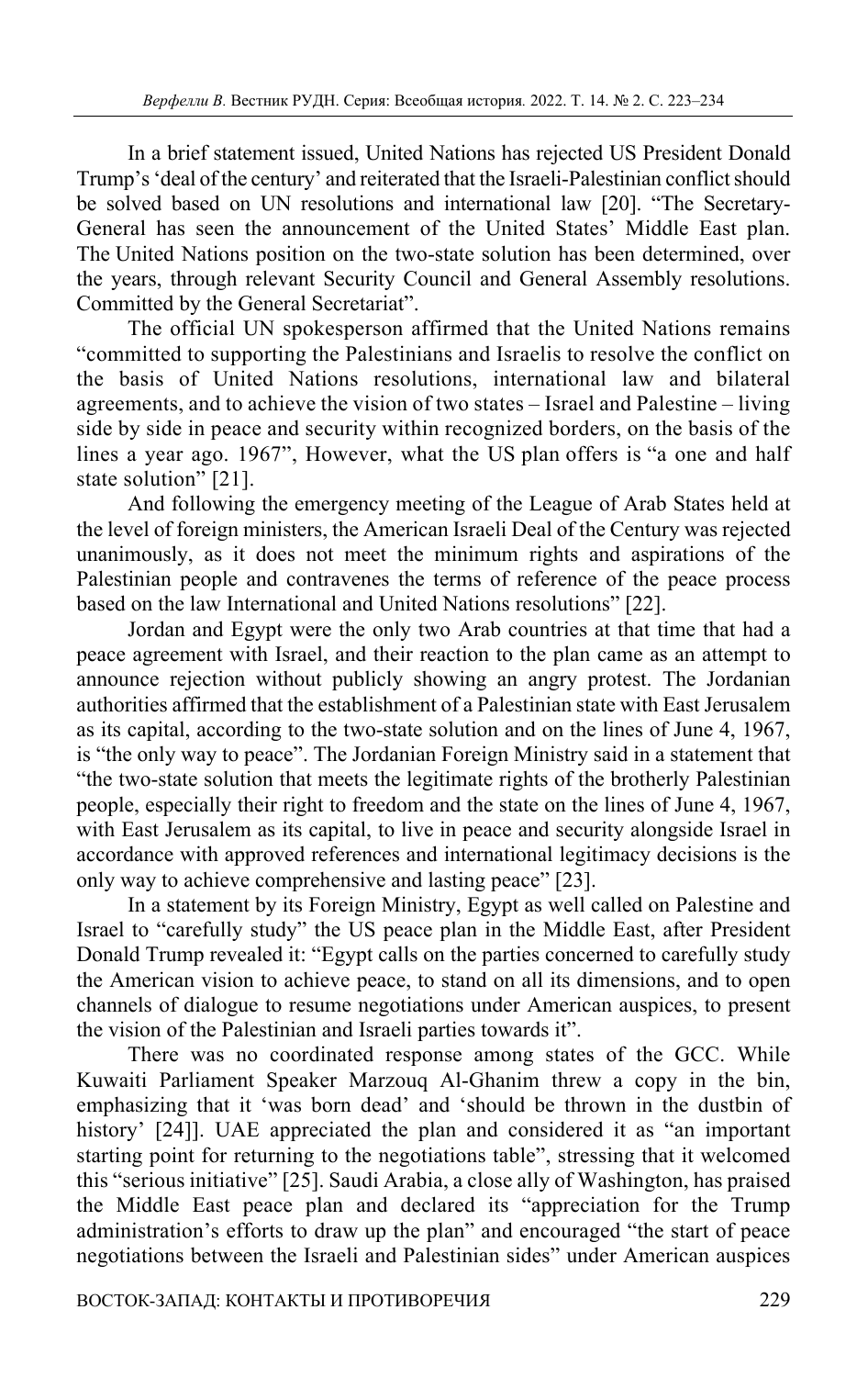and for "any differences on any aspects of the plan to be addressed during negotiations". Saudi King Salman bin Abdulaziz Al Saud stressed to President Abbas, that Saudi Arabia's position on the Palestinian issue would not change in order to preserve the rights of the Palestinian people [26].

While the Arab Gulf states urged negotiations, Turkey and Iran posture themselves in opposition [27]. Turkey's foreign ministry, in an official statement, described the plan as "stillborn agreement", saying that " this an annexation plan aiming at usurping Palestinian lands and killing two-state solution", adding that Palestinian people and lands cannot be purchased [28].

The Supreme Leader of the Revolution in Iran, Ali Khamenei, strongly denounced the peace plan which he described it as an evil policy pursued by the United States towards the Palestinians "the so-called deal of the century proposed by the US "will never bear fruit" by the Grace of God" [29]. Iran's foreign Minister Mohammad Java Zarif has dismissed the deal and asked US to accept the Iranian democratic proposal instead of promoting "delusional deal of the century which will be dead on arrival" and appealed the international community to respect the right of all Palestinians to self-determination [30].

While some European states have expressed support for the foreign policy chief's position, other EU countries, however, have been much more guarded in their reactions. The European Union announced its opposition to annexing areas in the West Bank to Israel, as stipulated in the "Deal of the Century". The European Union stressed in a statement that "progress on this issue will not pass quietly".

The statement emphasized that the European Union "does not recognize Israel's sovereignty in the areas occupied in the year 1967", which include the West Bank, East Jerusalem and the Syrian Golan Heights, in accordance with international law and UN Security Council resolutions. "The US initiative, as announced, goes beyond agreed international standards". Contrary to the general European position, some European countries have received the deal positively.

The Russian President's Special Envoy for the Middle East and North African Countries, Deputy Foreign Minister, Mikhail Bogdanov, confirmed that the Russian position on the Palestinian-Israeli conflict did not change and that Russia supports the two-state solution. The Russian presidential spokesman Dmitry Peskov affirmed that the Deal of the Century does not comply with a number of UN Security Council resolutions. Peskov added, in a statement published by the "Russia Today" agency, that the rejection of the Palestinians and the solidarity of the Arab countries with them against Trump's plan makes Moscow doubt the viability of this plan [31].

The Russian interest in the Palestinian-Israeli conflict comes in line with its diplomatic vision of the necessity to be an influential player in international issues, especially issues of the Arab region. In the same context, the Palestinian leadership seeks strong relations with Russia, to ensure support for the two-state solution and its support in international institutions, after Israel's intransigence and its refusal to implement the two-state solution, and the American bias towards it. Therefore, Palestinian diplomacy sought for Russia to have a greater role in the settlement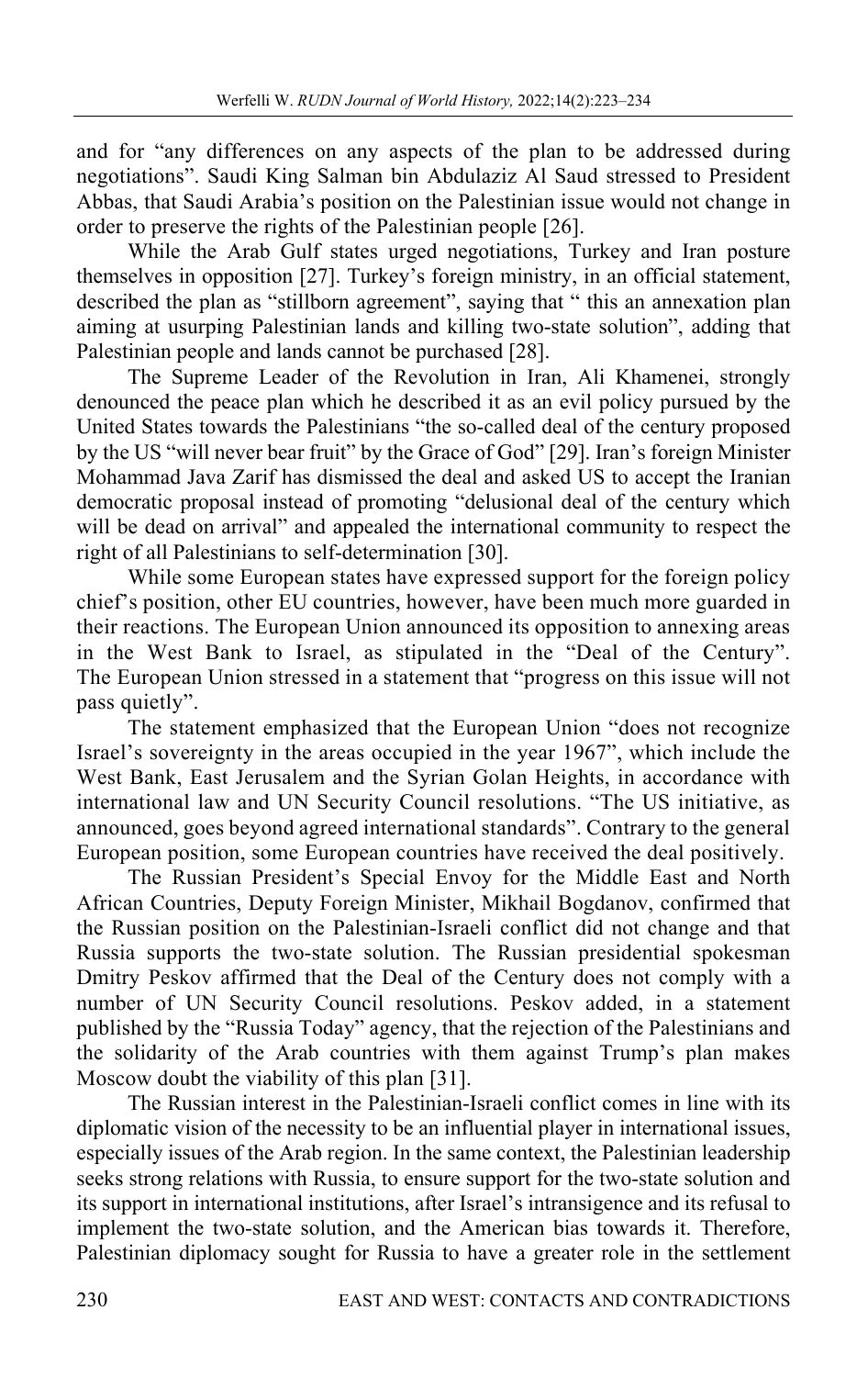process in accordance with international legitimacy decisions and its membership in the Quartet [32].

### **Conclusion**

The Palestinian-Israeli conflict poses a challenge to the democratic administration led by Joe Biden as it is preparing to begin its tasks in changing the American political compass and restoring what the Trump administration has undermined of the country's position in the international arena. Trump's legacy and achieving peace, not just trying to save the peace process, the report recommended a clear declaration confirming that Trump's peace plan does not represent the policy of the United States and that Washington does not recognize the annexation of any part of the occupied territories, including East Jerusalem.

The paper also referred to the reopening of the US consulate in East Jerusalem, which may later turn into an embassy in the prospective Palestinian state. It also called for an end to the blockade of Gaza and the achievement of security for its residents and the Israeli population on the borders of the Strip, in addition to reviewing the American aid allocated to Israel in order to comply with international human rights standards.

The Biden Administration's International Crisis Group addresses the internal Palestinian issue, calling for support for reconciliation between the Palestinian parties and the formation of a unified government committed to peace and the relevant agreements.

It is not known to what extent the new US administration might go in its approach to this thorny conflict, but there is no doubt that bold decisions will restore balance to one of the most turbulent regions of the world and this appears at the core of US national security and Biden's pledges to restore the credibility of his country.[33]. Biden does not carry a new peace initiative on the Palestinian issue, and he may know that a two-state solution is not possible in the current generation, but he will strive to keep the vision of the two-state solution alive.

#### **References**

- 1. Mohamed Jaraba. The Palestinian-Israel conflict in Trump's perspective*. Al Jazeera Studies Center.* 01/12/2016. Available from: https://studies.aljazeera.net/ar/reports/2016/12/161201103017333.html [Accessed: 03.03.2021]. (In Arab.).
- 2. Uziel Eduardo. War, Peace and Mediation in the Middle East. Brics Policy Center. Policy Brief V5.N.05. March 2015. Available from: https://www.researchgate.net/publication/301499826 War Peace and Mediation in t he\_Middle\_East [Accessed: 03.03.2021].
- 3. Carter Jimmy. Camp David Accords. Available from: https://www.Britannica.com/event/camp-David-Accords [Accessed: 03.03.2021].
- 4. Maureen Dowd. Mideast Accord: The scene; President's Tie Tells It All: Trumpets for a Day of Glory. *The New York Times.* 14 September 1993. Available from: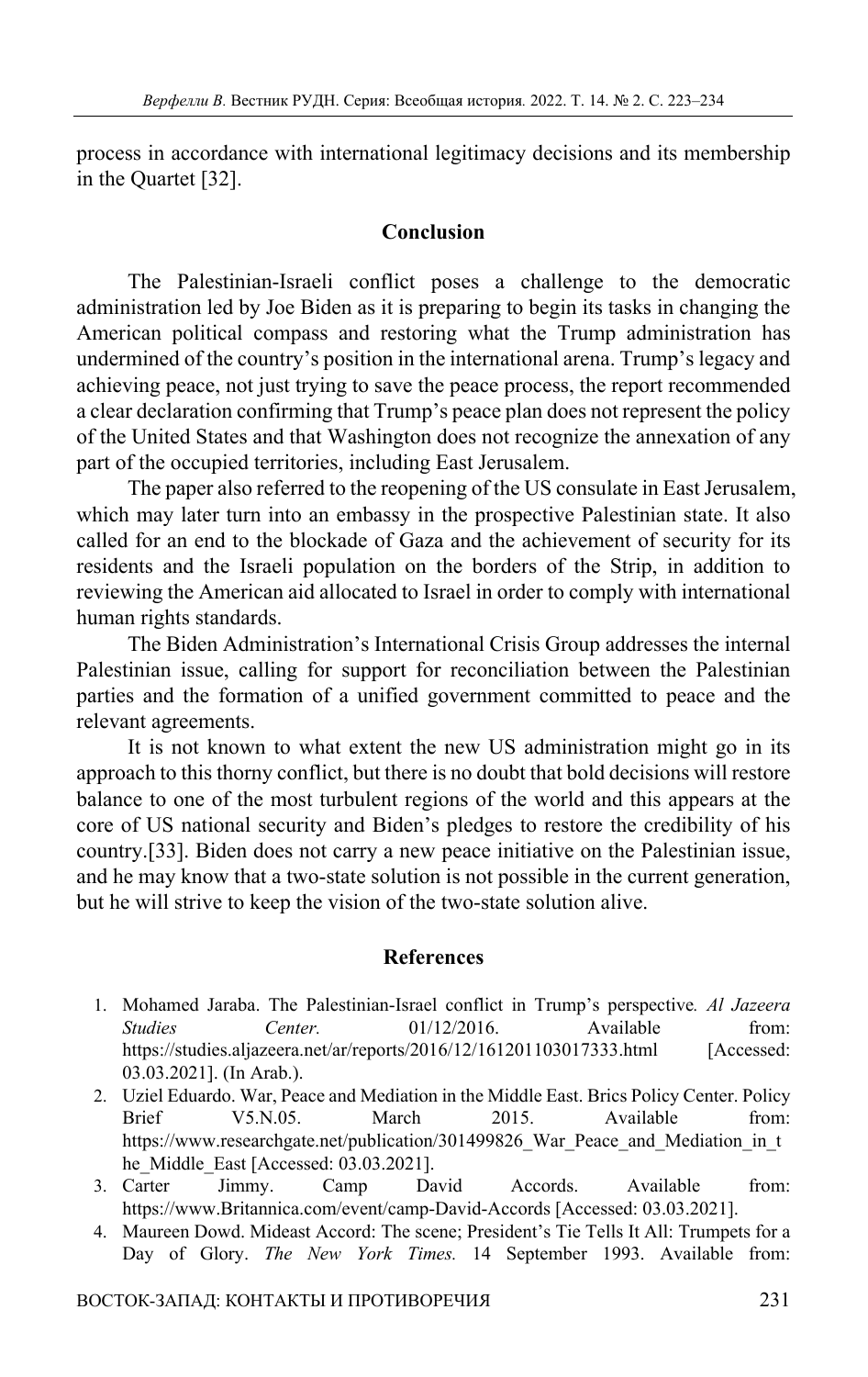https://www.nytimes.com/1993/09/14/world/mideast-accord-scene-president-s-tie-tellsit-all-trumpets-for-day-glory.html [Accessed: 25.10.2020].

- 5. Chomsky N. *Who rules the world?* L.: Penguin Books, 2017.
- 6. The price of Oslo. *Al Jazeera Studies Center*. Available from: https://interactive.aljazeera.com/aja/palestineremix/the-price-of-oslo.html#/14 accessed on 25/10/2020 [Accessed: 03.03.2021].
- 7. Peace to prosperity: A vision to improve the lives of the Palestinian and Israeli People-No -UN document. United Nations Website. 28/01/2020. Available from: https://www.un.org/unispal/document/peace-to-prosperity-a-vision-to-improvethe-lives-of-the-palestinian-and-israeli-people-us-government-peace-plan [Accessed: 03.03.2021].
- 8. Robert Malley, Hussein Agha. Camp David: a tragedy of errors. *The Guardian* 20/07/2001. Available from: https://www.theguardian.com/world/2001/jul/20/comment [Accessed: 03.03.2021].
- 9. President Bush attends Annapolis Conference. The White House archive. November 2007. Available from: https://georgewbushwhitehouse.archives.gov/news/releases/2007/11/20071127-2.html [Accessed: 01.02.2021].
- 10. Jeremy Pressman. Obama and the Israeli-Palestinian Conflict. E-international Relations. 14/07/2016. Available from: https://www.e-ir.info/2016/07/14/obama-and-the-israelipalestinian-conflict/ [Accessed: 01.02.2021].
- 11. Peace to prosperity. A vision to improve the Lives of the Palestinian and Israeli People. The White House. January 2020. Available from: https://www.whitehouse.gov/wpcontent/uploads/2020/01/Peace-to-Prosperity-0120.pdf [Accessed: 01.02.2021].
- 12. Hassan Salman. Tunisian Politicians: If the Arabs had accepted Bourguiba's proposal, we would not have reached the "Deal of the Century". *Al Quds al Arabic*. 31/01/2020. Available from: https://www.alquds.co.uk/ [Accessed: 01.02.2021]. (In Arab.).
- 13. Article Trump unveils Middle East peace plan with no Palestinian support. Plan offers route to Palestinian state but recognizes Israeli settlements in West Bank. *The Guardian.* 28/01/2020. URL: https://www.theguardian.com/world/2020/jan/28/donald-trump-middle-east-peace-planisrael-netanyahu-palestinians [Accessed: 01.02.2021].
- 14. Sher G., Brochstein I., Cohen D. Is there a Practical roadmap for Trump's "peace to Prosperity" Vision? Report 05/11/2020. Baker institute for peace Policy. Available from: https://www.bakerinstitute.org/media/files/files/ea81dea5/bi-report-051120-cmetrump.pdf [Accessed: 01.02.2021].
- 15. Peace to prosperity: A vision to improve the lives of the Palestinian and Israeli People. January 2020. White House official website [Accessed: 01.02.2021].
- 16. Feith DJ., Libby L. The Trump Peace Plan: aiming not to make a deal possible. *Begin Sadat center for Strategic Studies. Mideast Security and Policy Studies.* No. 175. July 2020. Available **Available** from: https://www.jstor.org/stable/pdf/resrep26342.pdf?ab\_segments=0%2Fbasic\_SYC-5187\_SYC-5188%2Ftest&refreqid=fastly-default%3Ab1806fffd041f21f0de7e7461600f5ef [Accessed: 01.12.2020].
- 17. Toameh K. A. Abbas: 1000 'no's to the Trump plan. *The Jerusalem Post*. 28/01/2020. Available from: https://www.jpost.com/israel-news/peace-group-joint-list-slam-deal-ofthe-century-615711 [Accessed: 01.02.2021].
- 18. Abu Mazen considered it "the slap of the Century". What is the applicability of the deal of the Century on the ground. *The Emirates Center for Strategic Studies* and Research. 29/01/2020. Available from: https://www.ecssr.ae/reports\_analysis [Accessed: 01.02.2021]. (In Arab.).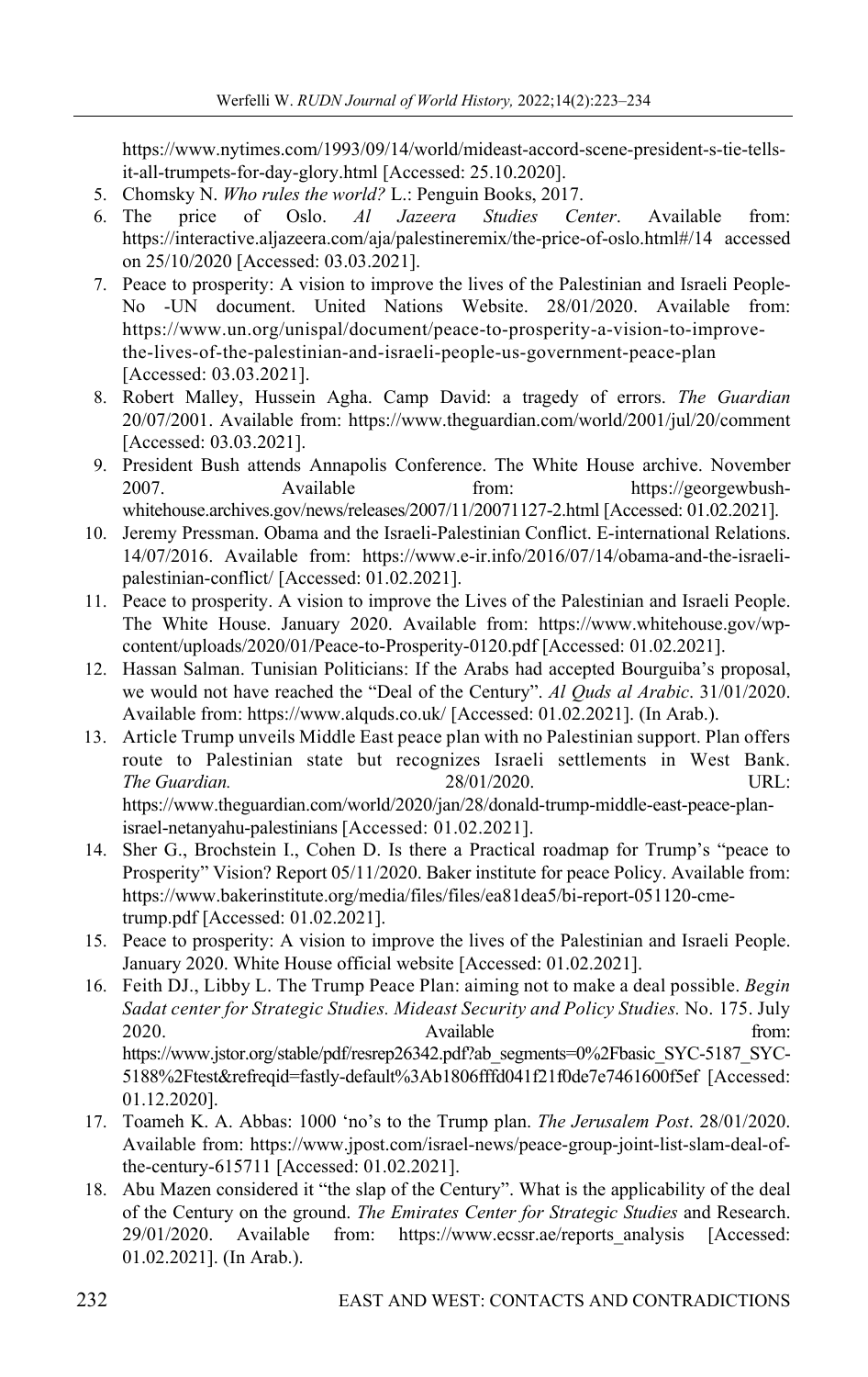- 19. Ben Hubbard and Declan Walsh. A muted Arab response to trump's Mideast Peace Plan. *The New York Times*. 28/01/2020. Available from: https://www.nytimes.com/2020/01/28/world/middleeast/arabs-reaction-trump-mideastpeace-plan.html [Accessed: 01.02.2021].
- 20. UN rejects US deal of the century: Palestinians have dismissed US President Donald Trump's Middle East peace plan as a conspiracy. *Middle East Monitor*. 29/01/2020. Available from: https://www.middleeastmonitor.com/20200129-un-rejects-us-deal-ofthe-century/ [Accessed: 01.02.2021].
- 21. US Middle East peace plan 'lopsided', says independent UN rights expert. UN News. 31/01/2020. Available from: https://news.un.org/en/story/2020/01/1056412 [Accessed: 01.02.2021].
- 22. Resolution 8457 issued by the meeting of the League of Arab States Council at the ministerial level in its extraordinary session. Cairo on 01/02/2020. Available from: http://www.lasportal.org/ar/councils/lascouncil/Documents [Accessed: 03.03.2021]. (In Arab.).
- 23. International responses rejecting the 'Deal of the Century' And confirmed on international legitimacy. Wafa News Agency. 28/01/2020. Available from: https://wafa.ps/Archive/Details/913275 [Accessed: 03.03.2021].
- 24. Neil Quilliam and Reni Zhelyazkova. How Donald Trump's peace plan looks to the Gulf and Europe. *Chatham House.* 19/02/2020. Available from: https://www.chathamhouse.org/2020/02/how-donald-trumps-peace-plan-looks-gulfand-europe [Accessed: 03.03.2021].
- 25. Emirates: The American Middle East peace plan provides an "important starting point". *Arabic CNN.* 29/01/2020. Available from: https://arabic.cnn.com/middleeast/article/2020/01/29/uae-us-mideast-plan-important-starting-point [Accessed: 01.02.2021]. (In Arab.).
- 26. Mohamed Abdelaziz. Arab reactions to Trump's Peace Plan: An analysis and recommendations. *Washington Institute*. 31/01/2020. Available from: https://www.washingtoninstitute.org/policy-analysis/arab-reactions-trumps-peace-plananalysis-and-recommendation [Accessed: 13.08.2021].
- 27. Sydney Wise. The Middle East Reacts to Trump's Deal of the century. *The Cairo Review of Global Affairs.* 30/01/2020. Available from: https://www.thecairoreview.com/tahrirforum/the-middle-east-reacts-to-trump-deal-of-the-century/ [Accessed: 15.01.2021].
- 28. Ali Murat Alhas. Turkey slams "stillborn" US Mideast peace plan. Anadolu Agency. 28/01/2020. Available from: https://www.aa.com.tr/en/jerusalem-red-line-formuslims/turkey-slams-stillborn-us-mideast-peace-plan/1717249 [Accessed: 15.01.2021].
- 29. Deal of the century will never bear fruit: Ayatollah Khamenei. Tasnim News Agency. 30/01/2020. Available from: https://www.tasnimnews.com/en/news/2020/01/30/2192273/deal-of-century-will-neverbear-fruit-ayatollah-khamenei [Accessed: 15.01.2021].
- 30. Trump's delusional deal of the century will be dead on arrival: Zarif. *TehranTimes newspaper.* 28/01/2020. Available from: https://www.tehrantimes.com/news/444654/Trump-s-delusional-deal-of-century-willbe-dead-on-arrival-Zarif [Accessed date: 15.01.2021].
- 31. The Kremlin: Palestinian Rejection of the 'Deal of the Century' It makes it unviable. Wafa News Agency. 02/02/2020. Available from: https://wafa.ps/Archive/Details/913673 [Accessed: 15.01.2021].
- 32. Russian Federation between mediation and alternative care for the peace process. *The Palestinian Center for Policy Research and Strategic Studies "Masarat"*. 2018.